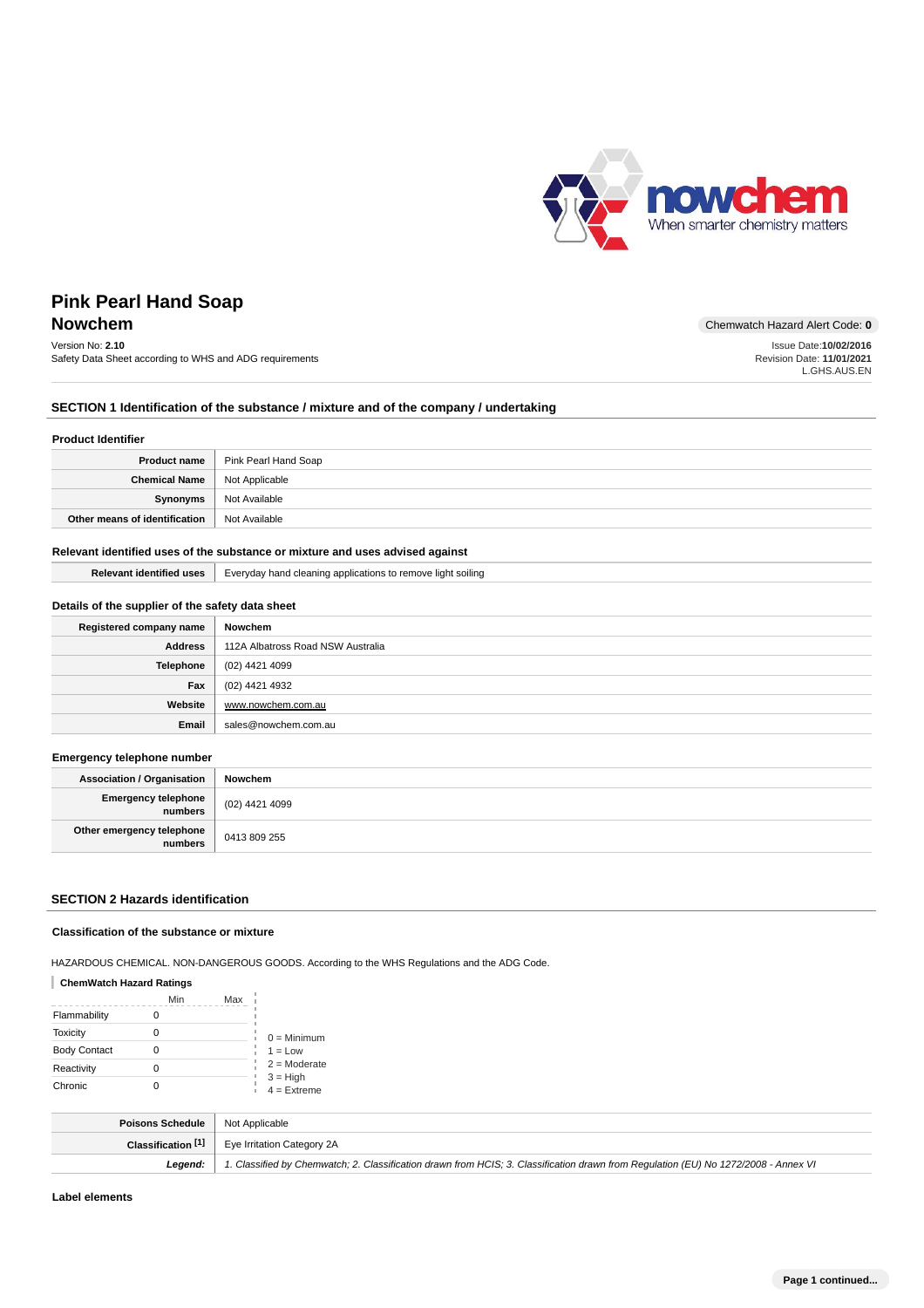| Hazard pictogram(s)                                       |                                                                                                                                                                                                                                        |                                                                                                                                  |  |
|-----------------------------------------------------------|----------------------------------------------------------------------------------------------------------------------------------------------------------------------------------------------------------------------------------------|----------------------------------------------------------------------------------------------------------------------------------|--|
| <b>Signal word</b>                                        | <b>Warning</b>                                                                                                                                                                                                                         |                                                                                                                                  |  |
| Hazard statement(s)                                       |                                                                                                                                                                                                                                        |                                                                                                                                  |  |
| H319                                                      | Causes serious eye irritation.                                                                                                                                                                                                         |                                                                                                                                  |  |
| <b>Precautionary statement(s) General</b>                 |                                                                                                                                                                                                                                        |                                                                                                                                  |  |
| P101                                                      | If medical advice is needed, have product container or label at hand.                                                                                                                                                                  |                                                                                                                                  |  |
| P102                                                      | Keep out of reach of children.                                                                                                                                                                                                         |                                                                                                                                  |  |
| P103                                                      | Read label before use.                                                                                                                                                                                                                 |                                                                                                                                  |  |
| <b>Precautionary statement(s) Prevention</b>              |                                                                                                                                                                                                                                        |                                                                                                                                  |  |
| P280                                                      | Wear protective gloves/protective clothing/eye protection/face protection.                                                                                                                                                             |                                                                                                                                  |  |
|                                                           |                                                                                                                                                                                                                                        |                                                                                                                                  |  |
| <b>Precautionary statement(s) Response</b>                |                                                                                                                                                                                                                                        |                                                                                                                                  |  |
| P305+P351+P338                                            |                                                                                                                                                                                                                                        | IF IN EYES: Rinse cautiously with water for several minutes. Remove contact lenses, if present and easy to do. Continue rinsing. |  |
| P337+P313                                                 | If eye irritation persists: Get medical advice/attention.                                                                                                                                                                              |                                                                                                                                  |  |
| Not Applicable                                            | <b>Precautionary statement(s) Storage</b>                                                                                                                                                                                              |                                                                                                                                  |  |
| <b>Precautionary statement(s) Disposal</b>                |                                                                                                                                                                                                                                        |                                                                                                                                  |  |
| Not Applicable                                            |                                                                                                                                                                                                                                        |                                                                                                                                  |  |
| <b>SECTION 3 Composition / information on ingredients</b> |                                                                                                                                                                                                                                        |                                                                                                                                  |  |
|                                                           |                                                                                                                                                                                                                                        |                                                                                                                                  |  |
| <b>Substances</b>                                         |                                                                                                                                                                                                                                        |                                                                                                                                  |  |
| See section below for composition of Mixtures             |                                                                                                                                                                                                                                        |                                                                                                                                  |  |
| <b>Mixtures</b>                                           |                                                                                                                                                                                                                                        |                                                                                                                                  |  |
| <b>CAS No</b>                                             | %[weight]                                                                                                                                                                                                                              | Name                                                                                                                             |  |
| 9004-82-4                                                 | < 10                                                                                                                                                                                                                                   | sodium lauryl ether sulfate                                                                                                      |  |
| 683-10-3                                                  | $<$ 1                                                                                                                                                                                                                                  | lauryldimethylbetaine                                                                                                            |  |
| 7647-14-5                                                 | <10                                                                                                                                                                                                                                    | sodium chloride                                                                                                                  |  |
| <b>SECTION 4 First aid measures</b>                       |                                                                                                                                                                                                                                        |                                                                                                                                  |  |
| Description of first aid measures                         |                                                                                                                                                                                                                                        |                                                                                                                                  |  |
| <b>Eye Contact</b>                                        | If this product comes in contact with eyes:<br>Vash out immediately with water.<br>If irritation continues, seek medical attention.<br>▶ Removal of contact lenses after an eye injury should only be undertaken by skilled personnel. |                                                                                                                                  |  |

|                     | <b>TWO/TOVER OF CONTECT ICHOOD ENTER AND CATEGORY SHOULD ONly DC UNOCREACH DY SIMICA POISONING.</b>                                             |
|---------------------|-------------------------------------------------------------------------------------------------------------------------------------------------|
| <b>Skin Contact</b> | If skin irritation occurs:<br>Flush skin and hair with running water (and soap if available).<br>Seek medical attention in event of irritation. |
| Inhalation          | If fumes, aerosols or combustion products are inhaled remove from contaminated area.<br>Other measures are usually unnecessary.                 |
| Ingestion           | Immediately give a glass of water.<br>First aid is not generally required. If in doubt, contact a Poisons Information Centre or a doctor.       |

### **Indication of any immediate medical attention and special treatment needed**

Treat symptomatically.

## **SECTION 5 Firefighting measures**

## **Extinguishing media**

There is no restriction on the type of extinguisher which may be used.

Use extinguishing media suitable for surrounding area.

#### **Special hazards arising from the substrate or mixture**  $\top$

| <b>Fire Incompatibility</b> | None known. |
|-----------------------------|-------------|
|-----------------------------|-------------|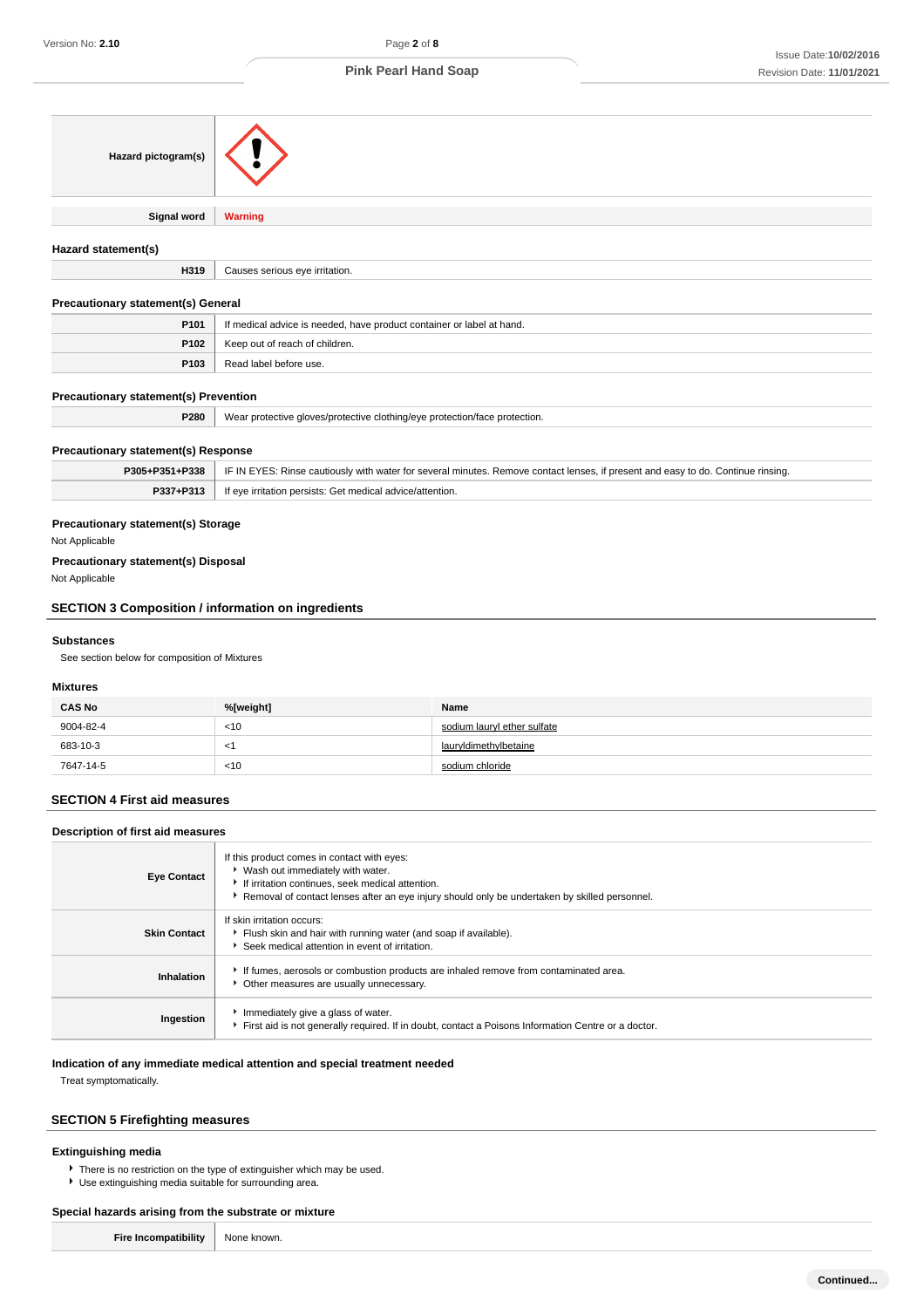### **Advice for firefighters**

| <b>Fire Fighting</b>         | Alert Fire Brigade and tell them location and nature of hazard.<br>• Wear breathing apparatus plus protective gloves in the event of a fire.<br>Prevent, by any means available, spillage from entering drains or water courses.<br>▶ Use fire fighting procedures suitable for surrounding area.<br>► Cool fire exposed containers with water spray from a protected location.<br>If safe to do so, remove containers from path of fire.<br>Equipment should be thoroughly decontaminated after use. |
|------------------------------|-------------------------------------------------------------------------------------------------------------------------------------------------------------------------------------------------------------------------------------------------------------------------------------------------------------------------------------------------------------------------------------------------------------------------------------------------------------------------------------------------------|
| <b>Fire/Explosion Hazard</b> | Non combustible.<br>Not considered a significant fire risk, however containers may burn.<br>May emit poisonous fumes.<br>May emit corrosive fumes.                                                                                                                                                                                                                                                                                                                                                    |
| <b>HAZCHEM</b>               | Not Applicable                                                                                                                                                                                                                                                                                                                                                                                                                                                                                        |

### **SECTION 6 Accidental release measures**

**Personal precautions, protective equipment and emergency procedures** See section 8

## **Environmental precautions**

See section 12

#### **Methods and material for containment and cleaning up**

| <b>Minor Spills</b> | Clean up all spills immediately.<br>Avoid breathing vapours and contact with eyes.<br>Contain and absorb spill with sand, earth, inert material or vermiculite.<br>Wipe up.<br>• Place in a suitable, labelled container for waste disposal.                                                                                                                                                                                                                                                                                                                          |
|---------------------|-----------------------------------------------------------------------------------------------------------------------------------------------------------------------------------------------------------------------------------------------------------------------------------------------------------------------------------------------------------------------------------------------------------------------------------------------------------------------------------------------------------------------------------------------------------------------|
| <b>Major Spills</b> | Moderate hazard.<br>Prevent, by any means available, spillage from entering drains or water course.<br>Stop leak if safe to do so.<br>Contain spill with sand, earth or vermiculite.<br>Collect recoverable product into labelled containers for recycling.<br>Collect solid residues and seal in labelled drums for disposal.<br>Wash area and prevent runoff into drains.<br>After clean up operations, launder all protective clothing and equipment before storing and<br>re-using.<br>If contamination of drains or waterways occurs, advise emergency services. |

Personal Protective Equipment advice is contained in Section 8 of the SDS.

## **SECTION 7 Handling and storage**

| Precautions for safe handling |                                                                                                                                                                                                                                                                                                                                                                                                                                                                                               |
|-------------------------------|-----------------------------------------------------------------------------------------------------------------------------------------------------------------------------------------------------------------------------------------------------------------------------------------------------------------------------------------------------------------------------------------------------------------------------------------------------------------------------------------------|
| Safe handling                 | Use in a well-ventilated area.<br>Avoid contact with incompatible materials.<br>When handling, DO NOT eat, drink or smoke.<br>Keep containers securely sealed when not in use.<br>Avoid physical damage to containers.<br>Use good occupational work practice.<br>▶ Observe manufacturer's storage and handling recommendations contained within this SDS.<br>Atmosphere should be regularly checked against established exposure standards to ensure safe working conditions are maintained. |
| Other information             |                                                                                                                                                                                                                                                                                                                                                                                                                                                                                               |
|                               |                                                                                                                                                                                                                                                                                                                                                                                                                                                                                               |

## **Conditions for safe storage, including any incompatibilities**

| Suitable container      | Polyethylene or polypropylene container.<br>Packing as recommended by manufacturer (HDPE).<br>• Check all containers are clearly labelled and free from leaks. |
|-------------------------|----------------------------------------------------------------------------------------------------------------------------------------------------------------|
| Storage incompatibility | None known                                                                                                                                                     |

## **SECTION 8 Exposure controls / personal protection**

### **Control parameters**

### **Occupational Exposure Limits (OEL)**

**INGREDIENT DATA**

## Not Available

Ï

| <b>Emergency Limits</b> |
|-------------------------|
|-------------------------|

| Ingredient      | <b>Material name</b>                    | TEEL-1              | TEEL-2 | TEEL-3 |
|-----------------|-----------------------------------------|---------------------|--------|--------|
| sodium chloride | Chloride; (Chloride(1-); Chloride ions) | $0.5$ ppm           | 2 ppm  | 20 ppm |
|                 |                                         |                     |        |        |
| Ingredient      | Original IDLH                           | <b>Revised IDLH</b> |        |        |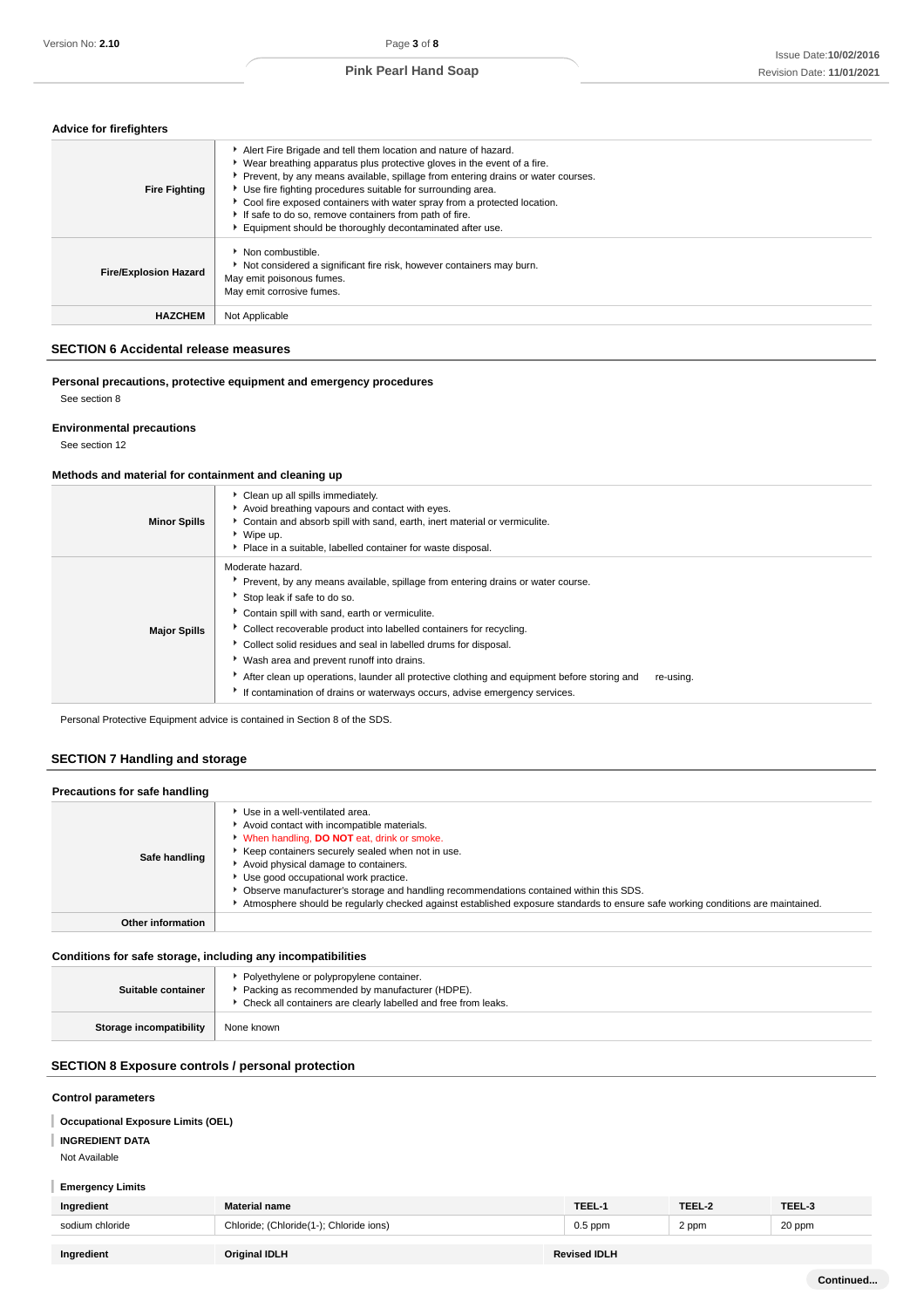| Ingredient                           | <b>Original IDLH</b>                     | <b>Revised IDLH</b>                     |  |
|--------------------------------------|------------------------------------------|-----------------------------------------|--|
| sodium lauryl ether sulfate          | Not Available                            | Not Available                           |  |
| lauryldimethylbetaine                | Not Available                            | Not Available                           |  |
| sodium chloride                      | Not Available                            | Not Available                           |  |
| <b>Occupational Exposure Banding</b> |                                          |                                         |  |
| Ingredient                           | <b>Occupational Exposure Band Rating</b> | <b>Occupational Exposure Band Limit</b> |  |
| sodium lauryl ether sulfate          | E                                        | $\leq$ 0.01 mg/m <sup>3</sup>           |  |
| lauryldimethylbetaine                |                                          | $\leq 0.1$ ppm                          |  |
| sodium chloride                      | Е                                        | $\leq$ 0.01 mg/m <sup>3</sup>           |  |
|                                      |                                          |                                         |  |

adverse health outcomes associated with exposure. The output of this process is an occupational exposure band (OEB), which corresponds to a range of exposure concentrations that are expected to protect worker health.

#### **MATERIAL DATA**

### **Exposure controls**

| Appropriate engineering<br>controls | Engineering controls are used to remove a hazard or place a barrier between the worker and the hazard. Well-designed engineering controls can<br>be highly effective in protecting workers and will typically be independent of worker interactions to provide this high level of protection.<br>The basic types of engineering controls are:<br>Process controls which involve changing the way a job activity or process is done to reduce the risk.<br>Enclosure and/or isolation of emission source which keeps a selected hazard 'physically' away from the worker and ventilation that strategically<br>'adds' and 'removes' air in the work environment. Ventilation can remove or dilute an air contaminant if designed properly. The design of a<br>ventilation system must match the particular process and chemical or contaminant in use.<br>Employers may need to use multiple types of controls to prevent employee overexposure.<br>General exhaust is adequate under normal operating conditions. If risk of overexposure exists, wear SAA approved respirator. Correct fit is<br>essential to obtain adequate protection. Provide adequate ventilation in warehouse or closed storage areas. |
|-------------------------------------|---------------------------------------------------------------------------------------------------------------------------------------------------------------------------------------------------------------------------------------------------------------------------------------------------------------------------------------------------------------------------------------------------------------------------------------------------------------------------------------------------------------------------------------------------------------------------------------------------------------------------------------------------------------------------------------------------------------------------------------------------------------------------------------------------------------------------------------------------------------------------------------------------------------------------------------------------------------------------------------------------------------------------------------------------------------------------------------------------------------------------------------------------------------------------------------------------------------|
| <b>Personal protection</b>          |                                                                                                                                                                                                                                                                                                                                                                                                                                                                                                                                                                                                                                                                                                                                                                                                                                                                                                                                                                                                                                                                                                                                                                                                               |
| Eye and face protection             | Safety glasses with side shields.<br>Contact lenses may pose a special hazard; soft contact lenses may absorb and concentrate irritants. A written policy document, describing<br>the wearing of lenses or restrictions on use, should be created for each workplace or task. This should include a review of lens absorption<br>and adsorption for the class of chemicals in use and an account of injury experience. Medical and first-aid personnel should be trained in<br>their removal and suitable equipment should be readily available. In the event of chemical exposure, begin eye irrigation immediately and<br>remove contact lens as soon as practicable. Lens should be removed at the first signs of eye redness or irritation - lens should be removed in<br>a clean environment only after workers have washed hands thoroughly. [CDC NIOSH Current Intelligence Bulletin 59], [AS/NZS 1336 or<br>national equivalent]                                                                                                                                                                                                                                                                      |
| <b>Skin protection</b>              | See Hand protection below                                                                                                                                                                                                                                                                                                                                                                                                                                                                                                                                                                                                                                                                                                                                                                                                                                                                                                                                                                                                                                                                                                                                                                                     |
| Hands/feet protection               | Generally not required.                                                                                                                                                                                                                                                                                                                                                                                                                                                                                                                                                                                                                                                                                                                                                                                                                                                                                                                                                                                                                                                                                                                                                                                       |
| <b>Body protection</b>              | See Other protection below                                                                                                                                                                                                                                                                                                                                                                                                                                                                                                                                                                                                                                                                                                                                                                                                                                                                                                                                                                                                                                                                                                                                                                                    |
| Other protection                    | Barrier cream.<br>Skin cleansing cream.                                                                                                                                                                                                                                                                                                                                                                                                                                                                                                                                                                                                                                                                                                                                                                                                                                                                                                                                                                                                                                                                                                                                                                       |

### **SECTION 9 Physical and chemical properties**

### **Information on basic physical and chemical properties**

| Appearance                                      | Pink Pearlescent Liquid |                                            |               |
|-------------------------------------------------|-------------------------|--------------------------------------------|---------------|
|                                                 |                         |                                            |               |
| <b>Physical state</b>                           | Liquid                  | Relative density (Water = $1$ )            | $1.00 - 1.02$ |
| Odour                                           | Not Available           | Partition coefficient n-octanol<br>/ water | Not Available |
| <b>Odour threshold</b>                          | Not Available           | Auto-ignition temperature (°C)             | Not Available |
| pH (as supplied)                                | $6 - 8$                 | <b>Decomposition temperature</b>           | Not Available |
| Melting point / freezing point<br>(°C)          | Not Available           | Viscosity (cSt)                            | Not Available |
| Initial boiling point and boiling<br>range (°C) | Not Available           | Molecular weight (g/mol)                   | Not Available |
| Flash point (°C)                                | Not Available           | <b>Taste</b>                               | Not Available |
| <b>Evaporation rate</b>                         | Not Available           | <b>Explosive properties</b>                | Not Available |
| <b>Flammability</b>                             | Non Flammable           | <b>Oxidising properties</b>                | Not Available |
| Upper Explosive Limit (%)                       | Not Available           | Surface Tension (dyn/cm or<br>mN/m         | Not Available |
| Lower Explosive Limit (%)                       | Not Available           | <b>Volatile Component (%vol)</b>           | Not Available |
| Vapour pressure (kPa)                           | Not Available           | Gas group                                  | Not Available |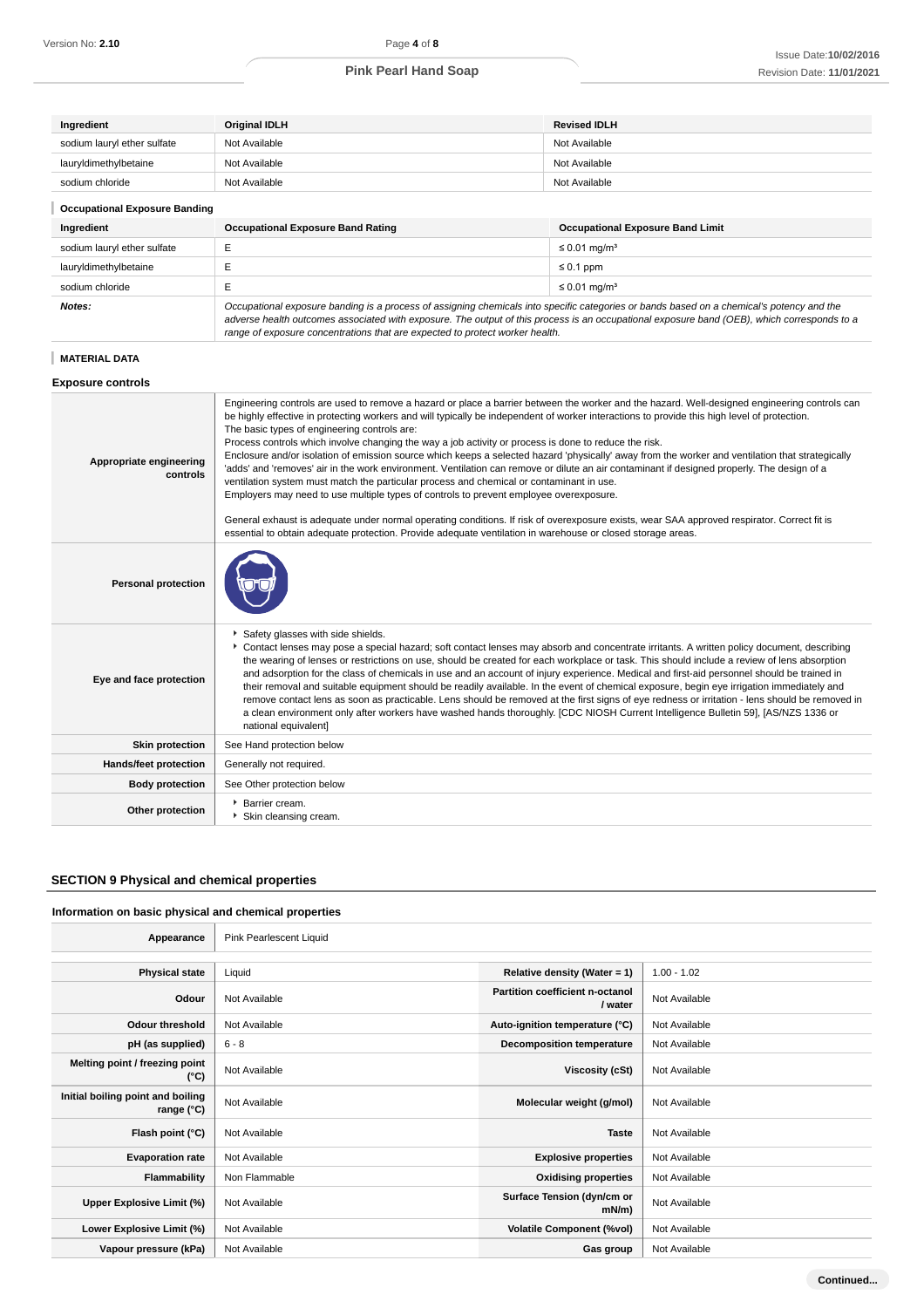| Solubility in water              | Miscible      | pH as a solution (1%) | Not Available |
|----------------------------------|---------------|-----------------------|---------------|
| Vapour density (Air = 1) $\vert$ | Not Available | VOC a/L               | Not Available |

## **SECTION 10 Stability and reactivity**

| Reactivity                                 | See section 7                                                                                                                      |
|--------------------------------------------|------------------------------------------------------------------------------------------------------------------------------------|
| <b>Chemical stability</b>                  | • Unstable in the presence of incompatible materials.<br>Product is considered stable.<br>Hazardous polymerisation will not occur. |
| Possibility of hazardous<br>reactions      | See section 7                                                                                                                      |
| <b>Conditions to avoid</b>                 | See section 7                                                                                                                      |
| Incompatible materials                     | See section 7                                                                                                                      |
| <b>Hazardous decomposition</b><br>products | See section 5                                                                                                                      |

## **SECTION 11 Toxicological information**

### **Information on toxicological effects**

| Inhaled             | The material is not thought to produce adverse health effects or irritation of the respiratory tract (as classified by EC Directives using animal<br>models). Nevertheless, good hygiene practice requires that exposure be kept to a minimum and that suitable control measures be used in an<br>occupational setting.                                                                                                                                                                                                                                                                                                                                                                                                                                                                                                                                                                                                                                                                                                                               |
|---------------------|-------------------------------------------------------------------------------------------------------------------------------------------------------------------------------------------------------------------------------------------------------------------------------------------------------------------------------------------------------------------------------------------------------------------------------------------------------------------------------------------------------------------------------------------------------------------------------------------------------------------------------------------------------------------------------------------------------------------------------------------------------------------------------------------------------------------------------------------------------------------------------------------------------------------------------------------------------------------------------------------------------------------------------------------------------|
| Ingestion           | The material has NOT been classified by EC Directives or other classification systems as 'harmful by ingestion'. This is because of the lack of<br>corroborating animal or human evidence. The material may still be damaging to the health of the individual, following ingestion, especially where<br>pre-existing organ (e.g liver, kidney) damage is evident. Present definitions of harmful or toxic substances are generally based on doses<br>producing mortality rather than those producing morbidity (disease, ill-health). Gastrointestinal tract discomfort may produce nausea and<br>vomiting. In an occupational setting however, ingestion of insignificant quantities is not thought to be cause for concern.                                                                                                                                                                                                                                                                                                                         |
| <b>Skin Contact</b> | The material is not thought to produce adverse health effects or skin irritation following contact (as classified by EC Directives using animal<br>models). Nevertheless, good hygiene practice requires that exposure be kept to a minimum and that suitable gloves be used in an occupational<br>setting.<br>Open cuts, abraded or irritated skin should not be exposed to this material<br>Entry into the blood-stream through, for example, cuts, abrasions, puncture wounds or lesions, may produce systemic injury with harmful effects.<br>Examine the skin prior to the use of the material and ensure that any external damage is suitably protected.                                                                                                                                                                                                                                                                                                                                                                                        |
| Eye                 | Although the liquid is not thought to be an irritant (as classified by EC Directives), direct contact with the eye may produce transient discomfort<br>characterised by tearing or conjunctival redness (as with windburn).                                                                                                                                                                                                                                                                                                                                                                                                                                                                                                                                                                                                                                                                                                                                                                                                                           |
| Chronic             | Limited evidence suggests that repeated or long-term occupational exposure may produce cumulative health effects involving organs or<br>biochemical systems.<br>Limited evidence shows that inhalation of the material is capable of inducing a sensitisation reaction in a significant number of individuals at a<br>greater frequency than would be expected from the response of a normal population.<br>Pulmonary sensitisation, resulting in hyperactive airway dysfunction and pulmonary allergy may be accompanied by fatigue, malaise and aching.<br>Significant symptoms of exposure may persist for extended periods, even after exposure ceases. Symptoms can be activated by a variety of<br>nonspecific environmental stimuli such as automobile exhaust, perfumes and passive smoking.<br>There exists limited evidence that shows that skin contact with the material is capable either of inducing a sensitisation reaction in a significant<br>number of individuals, and/or of producing positive response in experimental animals. |

|                             | <b>TOXICITY</b>                              |                                               | <b>IRRITATION</b>              |  |
|-----------------------------|----------------------------------------------|-----------------------------------------------|--------------------------------|--|
| <b>Pink Pearl Hand Soap</b> | Not Available                                |                                               | Not Available                  |  |
|                             |                                              |                                               |                                |  |
|                             | <b>TOXICITY</b>                              | <b>IRRITATION</b>                             |                                |  |
|                             | Oral(Rat) LD50 > 2000 mg/kg <sup>[2]</sup>   | Eye: adverse effect observed (irritating)[1]  |                                |  |
| sodium lauryl ether sulfate | Oral(Rat) LD50 1600 mg/kg <sup>[2]</sup>     | Skin (rabbit):25 mg/24 hr moderate            |                                |  |
|                             |                                              | Skin: adverse effect observed (irritating)[1] |                                |  |
|                             |                                              |                                               |                                |  |
|                             | <b>TOXICITY</b>                              | <b>IRRITATION</b>                             |                                |  |
|                             | dermal (rat) LD50: 1300 mg/kg <sup>[2]</sup> | Eye: adverse effect observed (irritating)[1]  |                                |  |
| lauryldimethylbetaine       | Oral(Rat) LD50 71 mg/kg <sup>[2]</sup>       | Eye: SEVERE *                                 |                                |  |
|                             |                                              | Skin: adverse effect observed (irritating)[1] |                                |  |
|                             |                                              | Skin: SEVERE *                                |                                |  |
|                             |                                              |                                               |                                |  |
|                             | <b>TOXICITY</b>                              |                                               | <b>IRRITATION</b>              |  |
| sodium chloride             | 12357 mg/kg[2]                               |                                               | Eye (rabbit): 10 mg - moderate |  |
|                             |                                              |                                               |                                |  |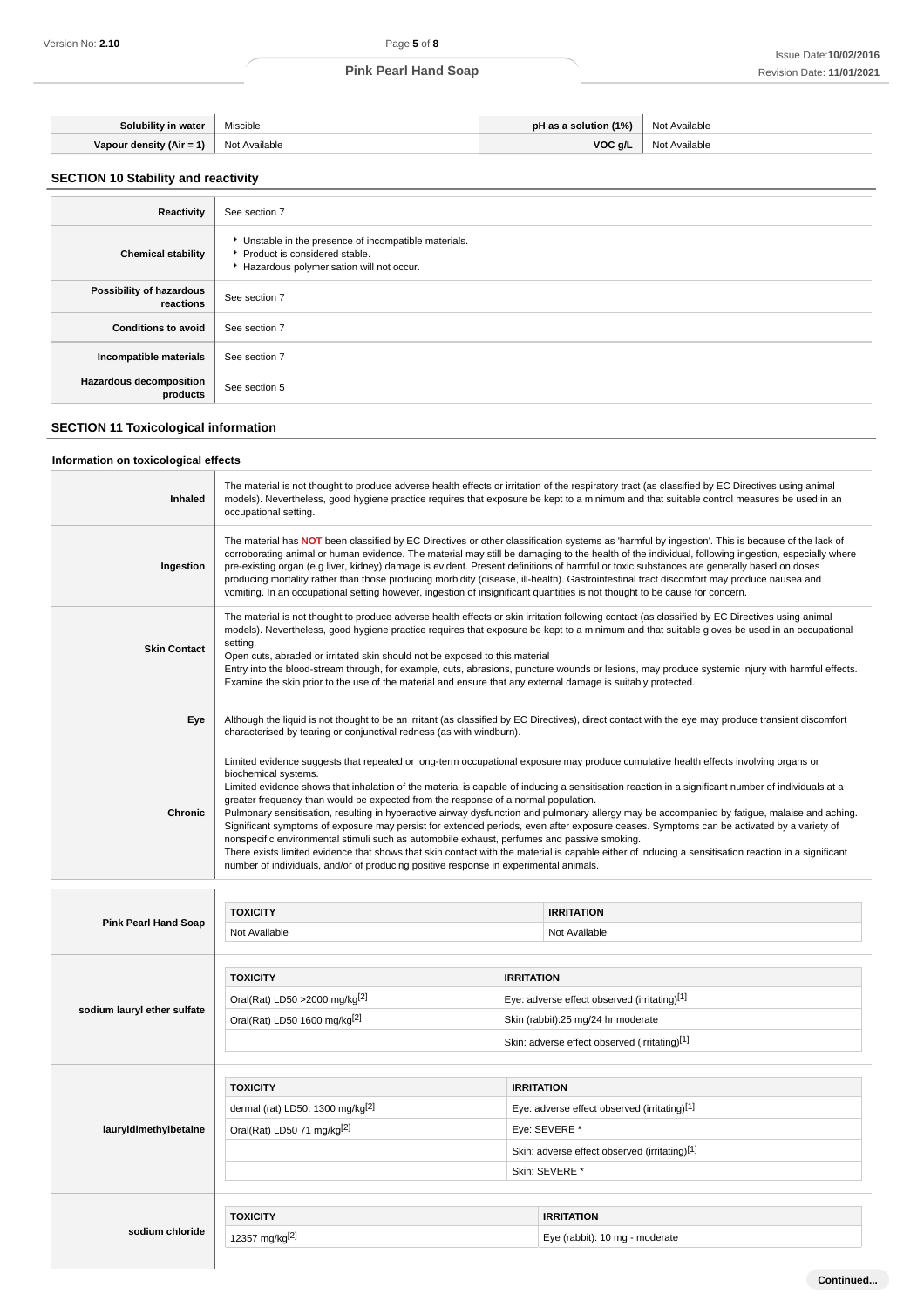|         | Oral(Mouse) LD50 = 4000 mg/kg <sup>[2]</sup><br>Oral(Rat) LD50 3000 mg/kg <sup>[2]</sup>                                                                                                                                        | Eye (rabbit):100 mg/24h - moderate<br>Skin (rabbit): 500 mg/24h - mild |
|---------|---------------------------------------------------------------------------------------------------------------------------------------------------------------------------------------------------------------------------------|------------------------------------------------------------------------|
| Leaend: | 1. Value obtained from Europe ECHA Registered Substances - Acute toxicity 2.* Value obtained from manufacturer's SDS. Unless otherwise<br>specified data extracted from RTECS - Register of Toxic Effect of chemical Substances |                                                                        |

| <b>Acute Toxicity</b>                       | ×            | Carcinogenicity                 | ×                                                                                                                                                                   |
|---------------------------------------------|--------------|---------------------------------|---------------------------------------------------------------------------------------------------------------------------------------------------------------------|
| <b>Skin Irritation/Corrosion</b>            | ×            | Reproductivity                  | ×                                                                                                                                                                   |
| <b>Serious Eye Damage/Irritation</b>        | $\checkmark$ | <b>STOT - Single Exposure</b>   | ×                                                                                                                                                                   |
| <b>Respiratory or Skin</b><br>sensitisation | ×            | <b>STOT - Repeated Exposure</b> | ×                                                                                                                                                                   |
| <b>Mutagenicity</b>                         | ×            | <b>Aspiration Hazard</b>        | ×                                                                                                                                                                   |
|                                             |              | Legend:                         | $\blacktriangleright$ - Data either not available or does not fill the criteria for classification<br>$\blacktriangleright$ - Data available to make classification |

## **SECTION 12 Ecological information**

| <b>Pink Pearl Hand Soap</b>                | Endpoint      |    | <b>Test Duration (hr)</b> |                |                               | <b>Species</b> |                |             | Value                |       | Source        |               |
|--------------------------------------------|---------------|----|---------------------------|----------------|-------------------------------|----------------|----------------|-------------|----------------------|-------|---------------|---------------|
|                                            | Not Available |    | Not Available             |                |                               | Not Available  |                |             | Not Available        |       | Not Available |               |
|                                            | Endpoint      |    | <b>Test Duration (hr)</b> |                |                               |                | <b>Species</b> |             | Value                |       | <b>Source</b> |               |
| sodium lauryl ether sulfate<br><b>NOEC</b> |               | 48 |                           |                | Fish                          |                |                | $0.26$ mg/L |                      | 5     |               |               |
|                                            | Endpoint      |    | <b>Test Duration (hr)</b> |                | <b>Species</b>                |                |                |             |                      | Value |               | Source        |
| lauryldimethylbetaine                      | <b>LC50</b>   | 96 |                           |                | Fish                          |                |                |             | ca.2mg/L             |       |               | 2             |
|                                            | <b>EC50</b>   | 48 |                           |                | Crustacea                     |                |                |             | 2mg/L                |       | 2             |               |
|                                            | <b>EC50</b>   | 72 |                           |                | Algae or other aquatic plants |                |                | $2.5$ mg/L  |                      | 2     |               |               |
|                                            | <b>NOEC</b>   | 72 |                           |                | Algae or other aquatic plants |                |                | $0.73$ mg/L |                      | 2     |               |               |
|                                            | Endpoint      |    | <b>Test Duration (hr)</b> | <b>Species</b> |                               |                |                |             | Value                |       |               | <b>Source</b> |
| sodium chloride                            | <b>LC50</b>   | 96 |                           |                | Fish                          |                |                |             | 1000-mg/L            |       |               | 4             |
|                                            | EC50          | 48 |                           |                | Crustacea                     |                |                |             | -0.00439-0.00565mg/L |       |               | 4             |
|                                            | EC50          | 72 |                           |                | Algae or other aquatic plants |                |                |             | -0.02076-0.03617mg/L |       |               | 4             |
|                                            | EC10          | 96 |                           |                | Algae or other aquatic plants |                |                |             | 2.7000-mg/L          |       |               | 4             |
|                                            | <b>NOEC</b>   | 24 |                           |                | Fish                          |                |                |             | 0.0000002-mg/L       |       |               | 4             |
|                                            |               |    |                           |                |                               |                |                |             |                      |       |               |               |

#### **DO NOT** discharge into sewer or waterways.

#### **Persistence and degradability**

| Ingredient             | : Water/Soil<br>Persistence: | <b>Persistence: Air</b> |
|------------------------|------------------------------|-------------------------|
| loride<br>sodium.<br>. | LOW                          | LOW<br>____             |

| <b>Bioaccumulative potential</b> |                          |
|----------------------------------|--------------------------|
| Ingredient                       | <b>Bioaccumulation</b>   |
| sodium chloride                  | LOW (LogKOW = $0.5392$ ) |
|                                  |                          |
| <b>Mobility in soil</b>          |                          |
| <b>Increading</b>                | $M - 1114.7$             |

| $\sim$<br>$\mathbf{A}$<br><b>TIME</b> |  |
|---------------------------------------|--|

## **SECTION 13 Disposal considerations**

| Waste treatment methods             |                                                                                                                                                    |
|-------------------------------------|----------------------------------------------------------------------------------------------------------------------------------------------------|
|                                     | Legislation addressing waste disposal requirements may differ by country, state and/ or territory. Each user must refer to laws operating in their |
| <b>Product / Packaging disposal</b> | area. In some areas, certain wastes must be tracked.                                                                                               |

A Hierarchy of Controls seems to be common - the user should investigate: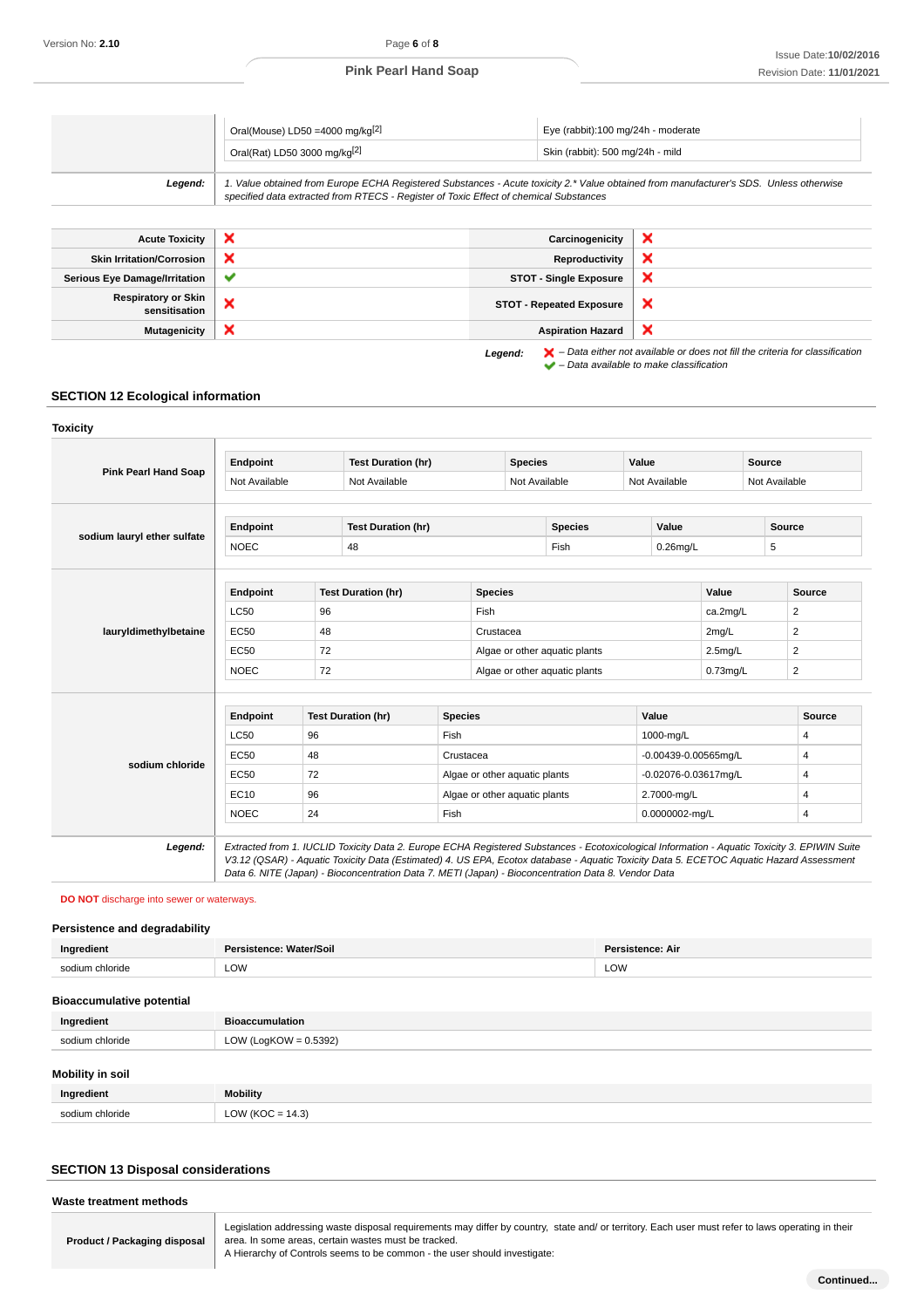| ▶ Reduction                                                                                                                                       |
|---------------------------------------------------------------------------------------------------------------------------------------------------|
| Reuse                                                                                                                                             |
| ▶ Recycling                                                                                                                                       |
| Disposal (if all else fails)                                                                                                                      |
| This material may be recycled if unused, or if it has not been contaminated so as to make it unsuitable for its intended use. If it has been      |
| contaminated, it may be possible to reclaim the product by filtration, distillation or some other means. Shelf life considerations should also be |
| applied in making decisions of this type. Note that properties of a material may change in use, and recycling or reuse may not always be          |
| appropriate.                                                                                                                                      |
| DO NOT allow wash water from cleaning or process equipment to enter drains.                                                                       |
| It may be necessary to collect all wash water for treatment before disposal.                                                                      |
| In all cases disposal to sewer may be subject to local laws and regulations and these should be considered first.                                 |
| • Where in doubt contact the responsible authority.                                                                                               |
| Recycle wherever possible.                                                                                                                        |
| Decontaminate empty containers. Observe all label safeguards until containers are cleaned and destroved.                                          |
|                                                                                                                                                   |

### **SECTION 14 Transport information**

| <b>Labels Required</b>  |                |
|-------------------------|----------------|
| <b>Marine Pollutant</b> | <b>NO</b>      |
| <b>HAZCHEM</b>          | Not Applicable |

## **Land transport (ADG): NOT REGULATED FOR TRANSPORT OF DANGEROUS GOODS**

**Air transport (ICAO-IATA / DGR): NOT REGULATED FOR TRANSPORT OF DANGEROUS GOODS**

#### **Sea transport (IMDG-Code / GGVSee): NOT REGULATED FOR TRANSPORT OF DANGEROUS GOODS**

#### **Transport in bulk according to Annex II of MARPOL and the IBC code**

Not Applicable

I

#### **SECTION 15 Regulatory information**

#### **Safety, health and environmental regulations / legislation specific for the substance or mixture**

#### **sodium lauryl ether sulfate is found on the following regulatory lists**

Australia Hazardous Chemical Information System (HCIS) - Hazardous Chemicals Australian Inventory of Industrial Chemicals (AIIC)

### **lauryldimethylbetaine is found on the following regulatory lists** Australian Inventory of Industrial Chemicals (AIIC)

# **sodium chloride is found on the following regulatory lists**

Australian Inventory of Industrial Chemicals (AIIC)

#### **National Inventory Status**

| <b>National Inventory</b>                          | <b>Status</b>                                                                                                                                                                                            |
|----------------------------------------------------|----------------------------------------------------------------------------------------------------------------------------------------------------------------------------------------------------------|
| Australia - AIIC / Australia<br>Non-Industrial Use | Yes                                                                                                                                                                                                      |
| Canada - DSL                                       | Yes                                                                                                                                                                                                      |
| Canada - NDSL                                      | No (sodium lauryl ether sulfate; lauryldimethylbetaine; sodium chloride)                                                                                                                                 |
| China - IECSC                                      | Yes                                                                                                                                                                                                      |
| Europe - EINEC / ELINCS / NLP                      | Yes                                                                                                                                                                                                      |
| Japan - ENCS                                       | Yes                                                                                                                                                                                                      |
| Korea - KECI                                       | Yes                                                                                                                                                                                                      |
| New Zealand - NZIoC                                | Yes                                                                                                                                                                                                      |
| Philippines - PICCS                                | Yes                                                                                                                                                                                                      |
| USA - TSCA                                         | Yes                                                                                                                                                                                                      |
| Taiwan - TCSI                                      | Yes                                                                                                                                                                                                      |
| Mexico - INSQ                                      | No (sodium lauryl ether sulfate; lauryldimethylbetaine)                                                                                                                                                  |
| Vietnam - NCI                                      | Yes                                                                                                                                                                                                      |
| Russia - ARIPS                                     | Yes                                                                                                                                                                                                      |
| Legend:                                            | Yes = All CAS declared ingredients are on the inventory<br>No = One or more of the CAS listed ingredients are not on the inventory and are not exempt from listing(see specific ingredients in brackets) |

#### **SECTION 16 Other information**

| ייטר.<br>. |
|------------|

#### **Other information**

Classification of the preparation and its individual components has drawn on official and authoritative sources as well as independent review by the Chemwatch Classification committee using available literature references.